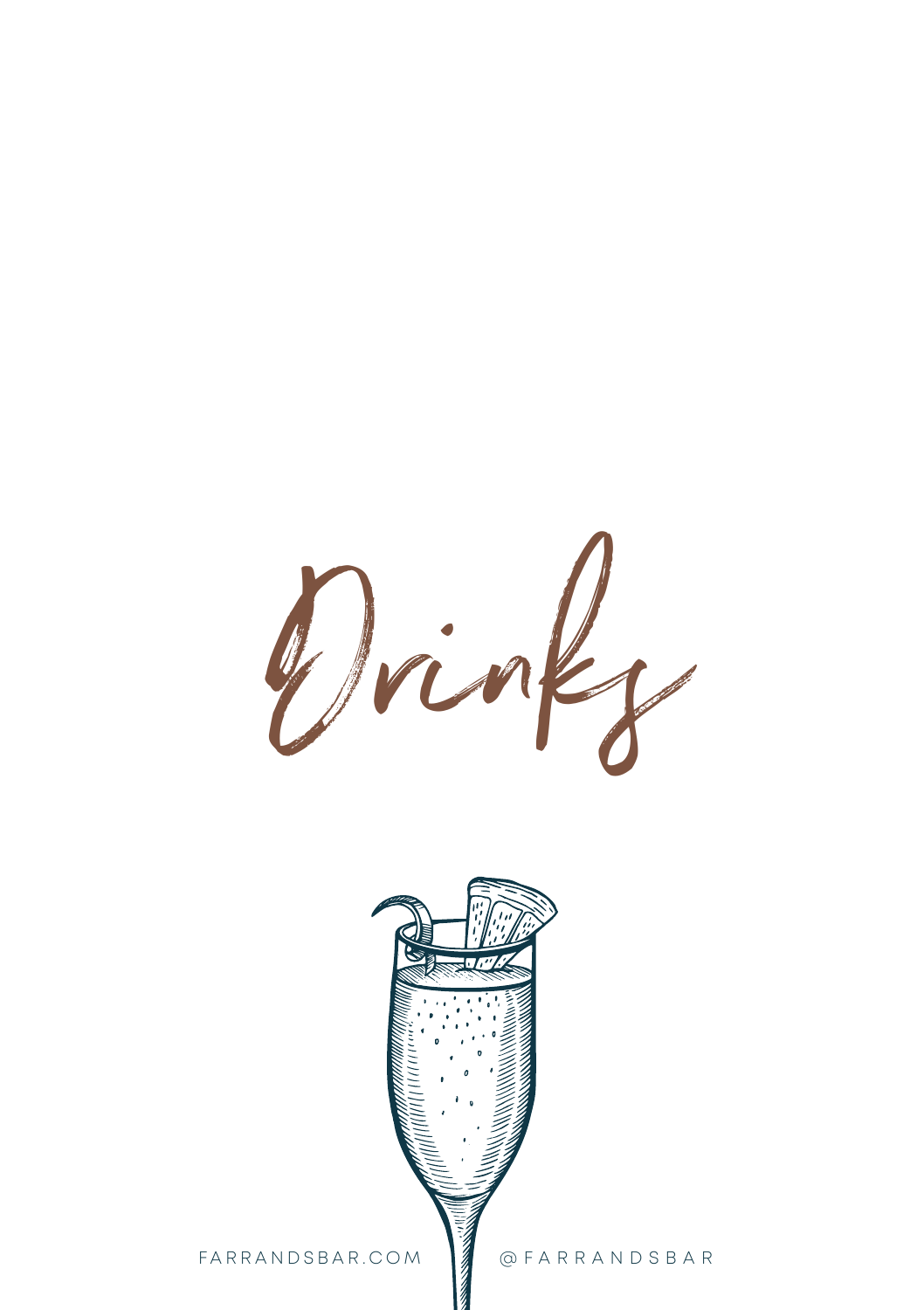# COCKTAILS

| <b>Drunk in Love</b><br>Bosford pink gin, st germain, lemon juice, lychee juice, egg white, rosemary syrup | 10  |
|------------------------------------------------------------------------------------------------------------|-----|
| Chiquitita<br>El Jimandor blanco, passion fruit liqueur, passion fruit syrup, lime juice, sriracha sauce   | 9.5 |
| <b>Farrands Punch</b><br>Vodka, prosecco, mediterranean tonic, berries & lemon juice                       | 11  |
| <b>Chocolesp</b><br>Coffee infused vodka, frangelico, chocolate liqueur, espresso, sugar                   | 11  |
| <b>Alba</b><br>Bacardi, aperol, grapefruit juice, sugar syrup, ginger beer, bitters                        | 9.5 |

## NO & LOW

| <b>Italian Sunset</b><br>Martini bitter, orange, mediterranean tonic                          | 8 |
|-----------------------------------------------------------------------------------------------|---|
| La Bamba<br>Kahlua, espresso, soda water                                                      | 8 |
| <b>Rouge Blush</b><br>Fresh raspberry smash, lychee, lemonade                                 |   |
| <b>Basil &amp; Strawberry Mojito</b><br>Ting grapefruit, basil, lime, strawberry, sugar syrup | 6 |

## DRAUGHT

| <b>Camden Hells</b> | ь   |
|---------------------|-----|
| <b>Camden Pale</b>  | 5.5 |

# BOTTLES

| <b>Moretti</b>  | 5   |
|-----------------|-----|
| Lager           |     |
| <b>Erdinger</b> | 5.5 |
| Weissbier       |     |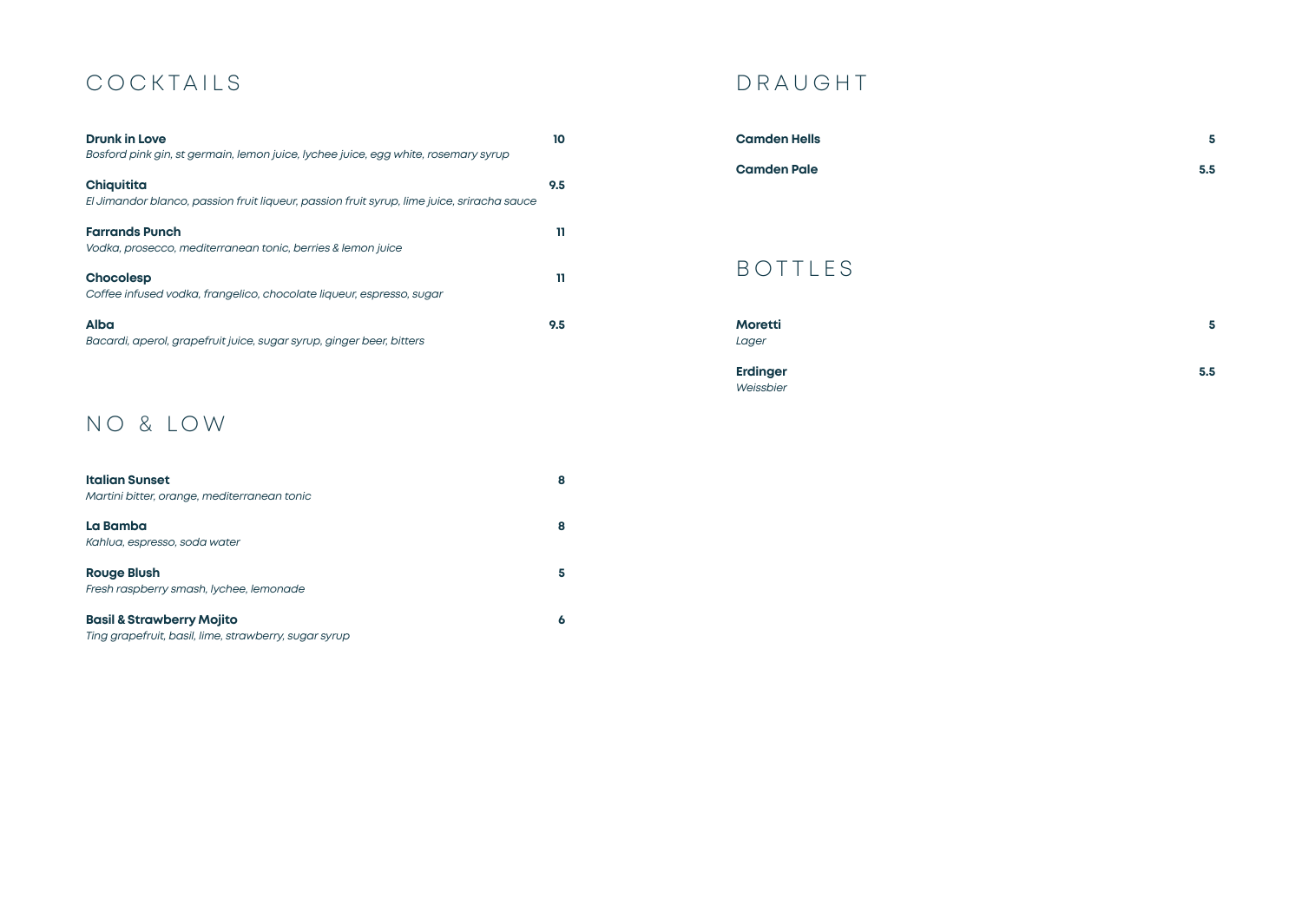# GIN

| <b>Aviation</b><br><b>USA</b>                                      | 4.25 |
|--------------------------------------------------------------------|------|
| <b>Bombay Sapphire</b><br>England                                  | 3.5  |
| <b>Botanist</b><br>Scotland                                        | 5    |
| <b>Empress</b><br>Canada                                           | 4.5  |
| <b>Hendricks Orbium</b><br>Scotland                                | 4    |
| <b>Koval</b><br><b>USA</b>                                         | 4.5  |
| <b>Slingsby Rhubarb</b><br>England                                 | 4.5  |
| <b>Star of Bombay</b><br>England                                   | 4    |
| <b>Fever Tree</b><br>Mediterranean, Light, Elderflower, Ginger Ale | 3    |

## WHISKY

| 25mI |                                            | 25ml |
|------|--------------------------------------------|------|
| 4.25 | Auchentoshan<br>Three Wood, Lowland        | 5    |
| 3.5  | Glenmorangie<br>10 year, North Highlands   | 4    |
| 5    | <b>Dalmore</b><br>12 year, North Highlands | 5    |
| 4.5  | Oban<br>14 year, West Highlands            | 5    |
| 4    | <b>Balvenie</b><br>12 year, Speyside       | 6    |
| 4.5  | Glenlivet<br>Founders Reserve, Speyside    | 5    |
| 4.5  | <b>Caol Ila</b><br>12 year, Islay          | 6    |
| 4    | <b>Ardbeg</b><br>10 year, Islay            | 5.5  |
| 3    | <b>Talisker</b>                            | 5.5  |

*Storm, Skye*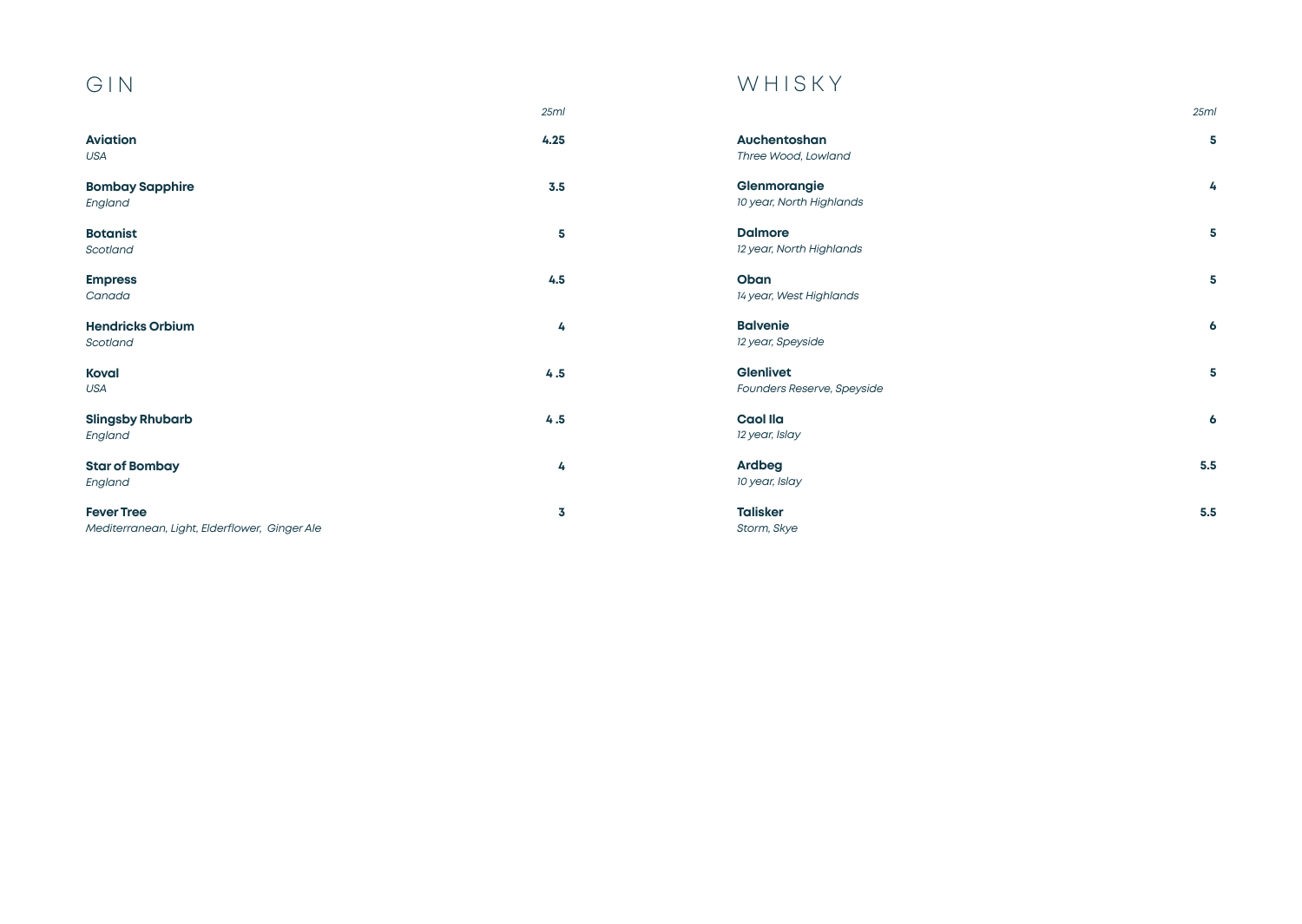## WINE - BY THE GLASS

| WHITE                                                          | 175ml        | 250ml |  |
|----------------------------------------------------------------|--------------|-------|--|
| La Brouette Blanc<br>Columbard Blend, France                   | $\mathbf{6}$ | 8     |  |
| <b>Sanziana</b><br>Pinot Grigio, Romania                       | 7            | 9     |  |
| <b>Pecado Estate</b><br>Viognier, Argentina                    | 7            | 9     |  |
| La Combe de Grinou<br>Sauvignon Blanc / Semillon, France       | 9            | 11    |  |
| RED                                                            |              |       |  |
| La Brouette Rouge<br>Grenache / Syrah, France                  | 6            | 8     |  |
| <b>Fat Barrel</b><br>Cabernet Sauvignon / Shiraz, South Africa | 7            | 9     |  |
| <b>Santa Florentina</b><br>Malbec Reserva, Argentina           | 8            | 10    |  |
| ROSE                                                           |              |       |  |
| La Brouette                                                    | 5            | 7     |  |

10<br>7<br>7  $5<sup>1</sup>$  $\overline{7}$ **La Brouette**  *Cabernet Sauvignon, France* FIZZ *150ml* **l Castelli**   $\overline{7}$ *Prosecco DOC, Italy* **Delamotte 11**

#### *Champagne, France*

### WHITE WINE

| La Brouette Blanc<br>Columbard blend, France             | 21 |
|----------------------------------------------------------|----|
| <b>Sanziana</b><br>Pinot Grigio, Romania                 | 25 |
| <b>Pecado Estate</b><br>Viognier, Argentina              | 28 |
| La Combe de Grinou<br>Sauvignon Blanc / Semillon, France | 30 |
| <b>Monteci</b><br>Lugana DOC, Italy                      | 32 |
| <b>Terre di Brognoligo</b><br>Soave Classico, Italy      | 34 |
| <b>Vinas del Vero</b><br>Gewurztraminer, Spain           | 35 |
| <b>Faustino Rivero Ulecia</b><br>Albarino, Spain         | 36 |
| <b>Nelson Estate</b><br>Chardonnay, South Africa         | 45 |
| <b>Les Deux Rives Olivier Leflaive</b>                   | 55 |

*Chablis, France*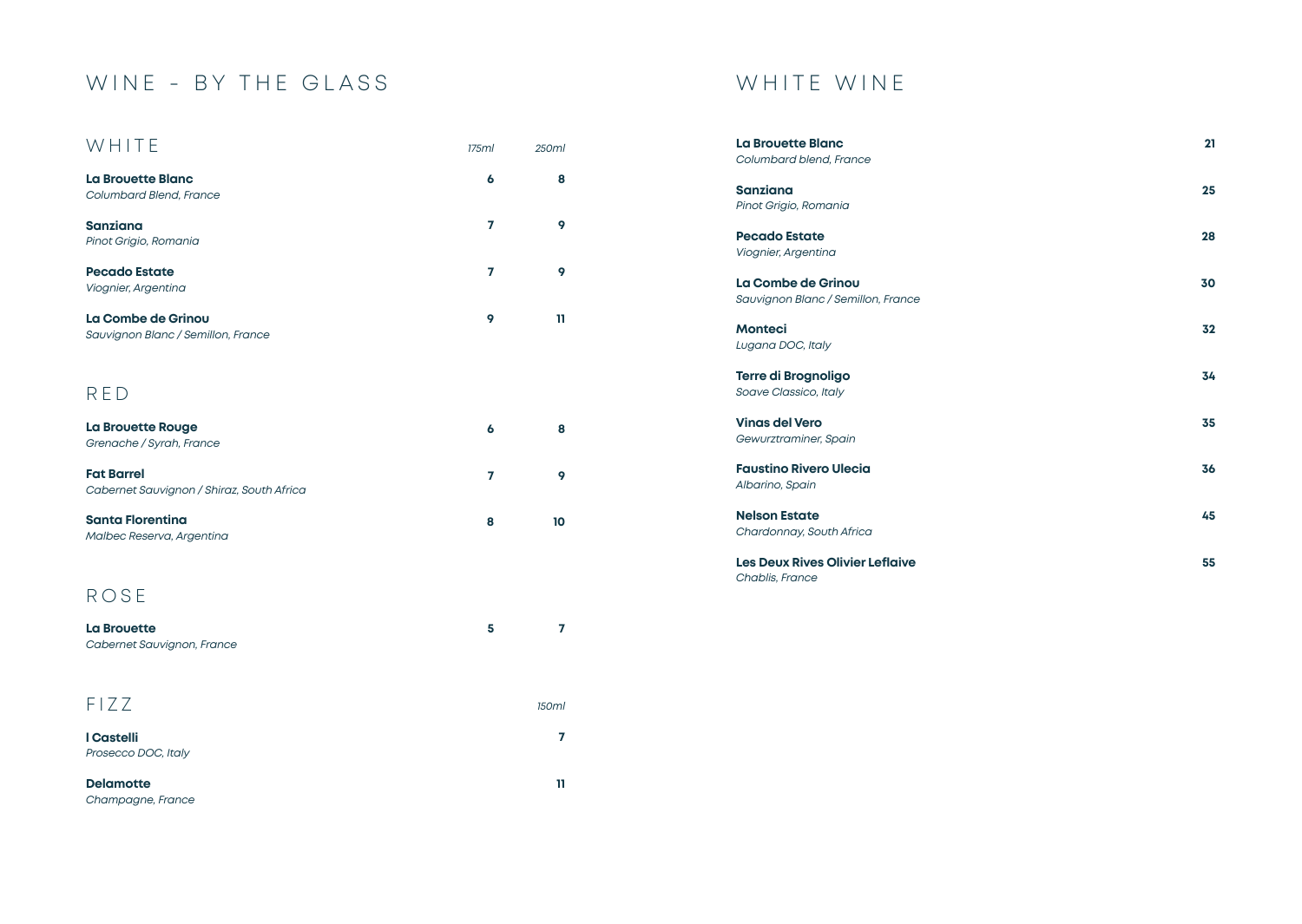### RED WINE

| La Brouette Rouge<br>Grenache / Syrah, France                  | 21 |
|----------------------------------------------------------------|----|
| <b>Fat Barrel</b><br>Cabernet Sauvignon / Shiraz, South Africa | 24 |
| <b>Santa Florentina</b><br>Malbec Reserva, Argentina           | 26 |
| <b>Grand Maestro</b><br>Negroamaro / Sangiovese blend, Italy   | 30 |
| La Tunella<br>Pinot Nero, Italy                                | 35 |
| <b>Carlos Reynolds</b><br>Portuguese grapes blend, Portugal    | 38 |
| Chak<br>Cabernet Sauvignon, Chile                              | 40 |
| <b>Nelson Estate</b><br>Shiraz, South Africa                   | 45 |
| <b>Belezos</b><br>Rioja Reserva, Spain                         | 54 |
| Le Cupole, Tenuta di Trinoro<br><b>Super Tuscan, Italy</b>     | 69 |

### ROSE WINE

| La Brouette<br>Cabernet Sauvignon, France     | 21    |
|-----------------------------------------------|-------|
| <b>Sanziana</b><br>Pinot Grigio Rose, Romania | 23.50 |
| <b>Whispering Angel</b><br>Grenache, France   | 48    |
|                                               |       |
| FIZZ                                          |       |
|                                               |       |
| I Castelli<br>Prosecco DOC, Italy             | 30    |
| <b>Delamotte</b><br>Champagne, France         | 45    |

**Laurent Perrier Brut 70** *Champagne, France*

| <b>Laurent Perrier Rose</b> |  |
|-----------------------------|--|
| Champagne, France           |  |